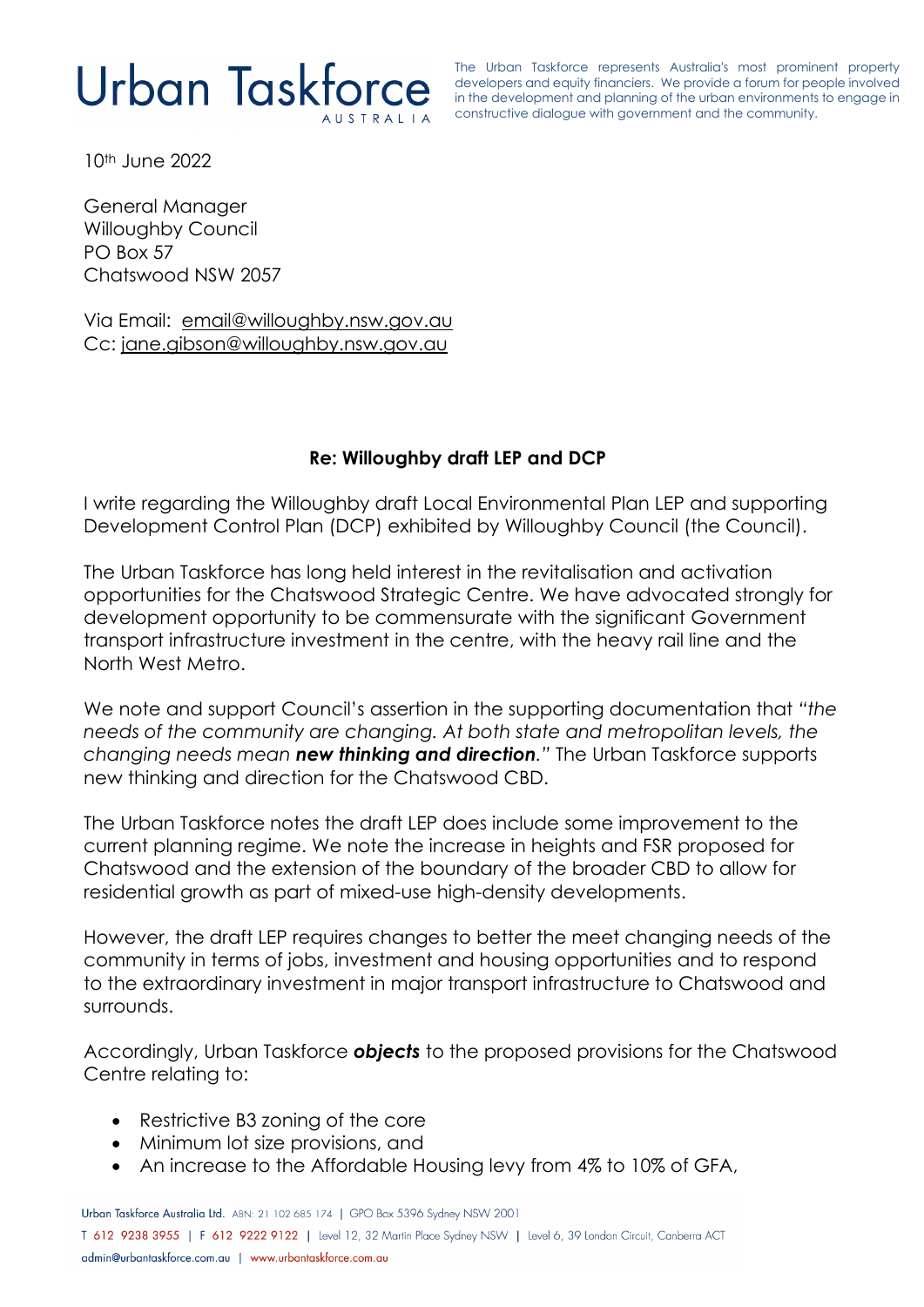## **Restrictive B3 Commercial Core Zoning**

All CBD core locations should be zoned B4 Mixed Use.

The highly prescriptive nature of the Chatswood CBD core zoning as B3 to date has been directly responsible for the decline of the centre.

Chatswood is a notable example of a CBD centre that has effectively died under an unjustified obsession with preserving the town centre as "commercial core only".

According to a *March 2019 BIS Oxford Economics* report prepared for Council, the importance of Chatswood as a commercial centre has plummeted. As a percentage of Sydney's total office floorspace, Chatswood has dropped from a total of 3.2% in 1996 to only 2.1% in 2016 and has broadly continued to drop since.

The Chatswood CBD desperately needs further investment and revitalisation. While increased height and FSR will be a good starting point for the development industry to re-visit Chatswood as a viable investment opportunity, the commercials of undertaking development in Sydney dictate that this means at least some residential development to support the commercial towers where people work, and shop is needed.

A B4 zoning across Chatswood would deliver activation and positive place-based outcomes. Residential activation would increase feasibility of employment options beyond offices and office hours through viable entertainment premises, restaurants, bars, shops, other businesses. It would help facilitate reduced dependence on car travel and allow people to live work and play in these areas and realise their full productivity capacity.

Accordingly*, Urban Taskforce recommends* a Mixed Use B4 zoning be applied across the Chatswood Centre.

The B4 zoning would still allow for the setting of development scale via those controls relating to height and FSR and the proposed requirement of a minimum 17% non-residential floor space.

At the very least, any properties with existing use-rights should not have those rights removed as a result of the change in to the LEP. Existing use rights should be preserved in the LEP, rather than through the Byzantine existing use rights provisions of the Act (e.g., Serviced apartments in B3 zoned areas will now rely on existing use rights, which highly limits any future changes to the structure or use of those buildings).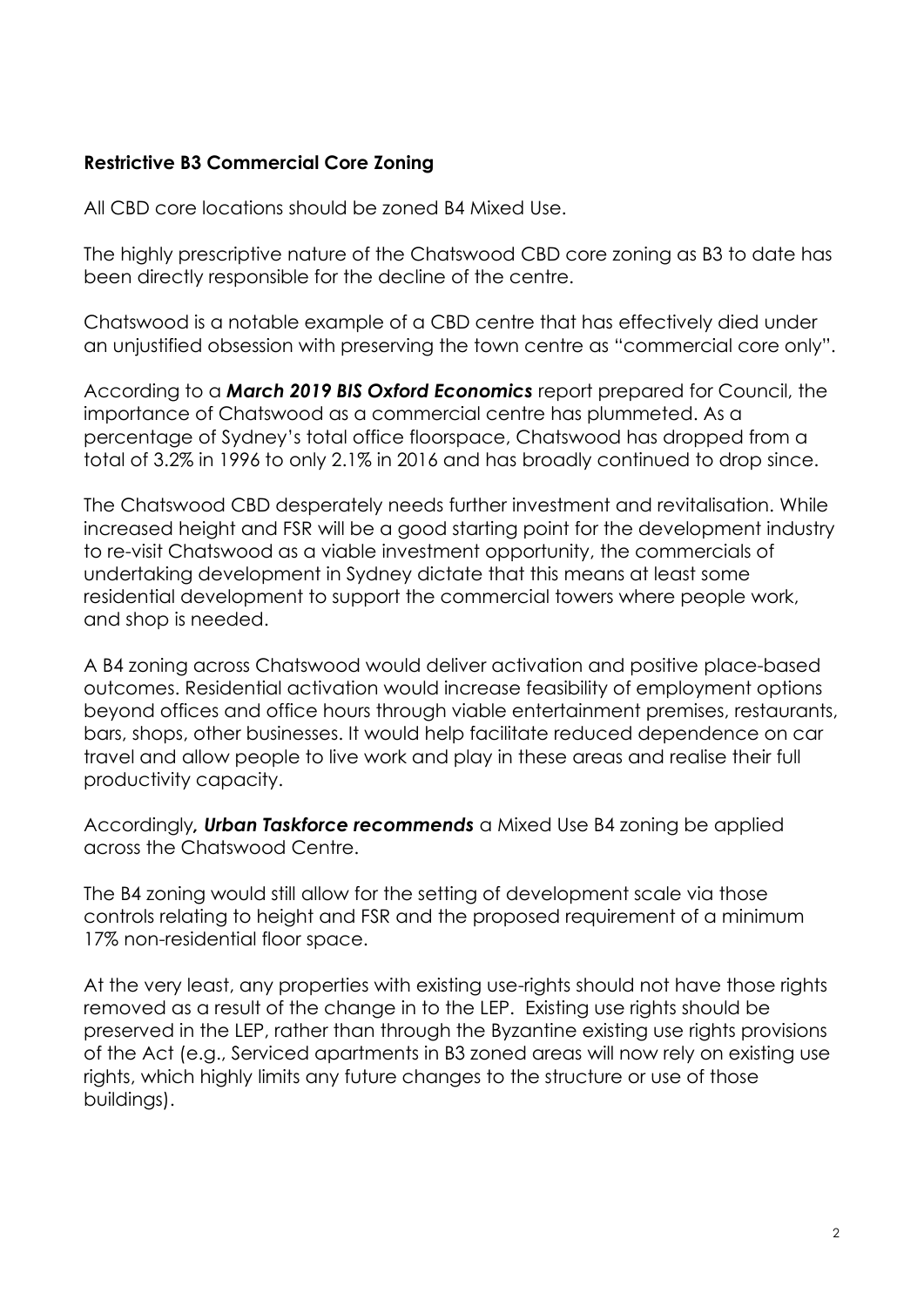In the event that the B3 zoning is applied to the core of the Chatswood Centre, *Urban Taskforce recommends* that any existing use rights are explicitly preserved via the LEP.

### **Minimum lot size provisions**

*Urban Taskforce objects* to the proposed minimum lot size provisions for Chatswood. The proposed minimum lot sizes of 1,800 sqm in the B3 zone and 1,200 sqm in the B4 zone are overly prescriptive and will stifle innovative design responses.

In the interests of encouraging innovative and site specific design and amenity responses, *Urban Taskforce recommends* that these provision are removed or as a minimum moved to the draft DCP.

### *Increase to the Affordable Housing Levy*

The Urban Taskforce *objects*, in the strongest possible terms, to the proposed increase in affordable housing contributions from 4 to 10% of GFA. Further, we *strongly object* to the increase in the contribution rate that is proposed to no longer be offset by additional floor space incentives.

The proposed levy must be viewed in the context of other fees and charges being applied to the Chatswood centre, in particular Council's recently adopted Community Infrastructure Charge (CIC). A CIC rate of \$900 per sqm for planning proposals, plus a 10% affordable housing levy together with other Council fees and charges will be a serious impediment to development feasibility.

The combined changes will not only severely undermine the feasibility of development in Chatswood it runs counter to the findings of the NSW Productivity Commission.

The NSW Productivity Commission has found that:

*"Local contributions should be used to fund development-contingent costs; that is costs that would be avoided if a development did not go ahead. Affordable housing does not fall within this definition… The limited uptake of affordable housing schemes by councils suggests the contributions system plays a minor role in affordable housing supply. Moreover, it is not clear that housing is being made more affordable as a result of these schemes, as some stakeholders noted: the creation of a small quantity of "affordable housing", may be at the cost of making other housing more expensive.""<sup>1</sup>*

Affordable housing is best addressed by more approvals and faster re-zonings of land to boost supply, not the application of excessive affordable housing levies.

<sup>1</sup> NSW Productivity Commission, Review of Infrastructure Contributions in NSW, November 2020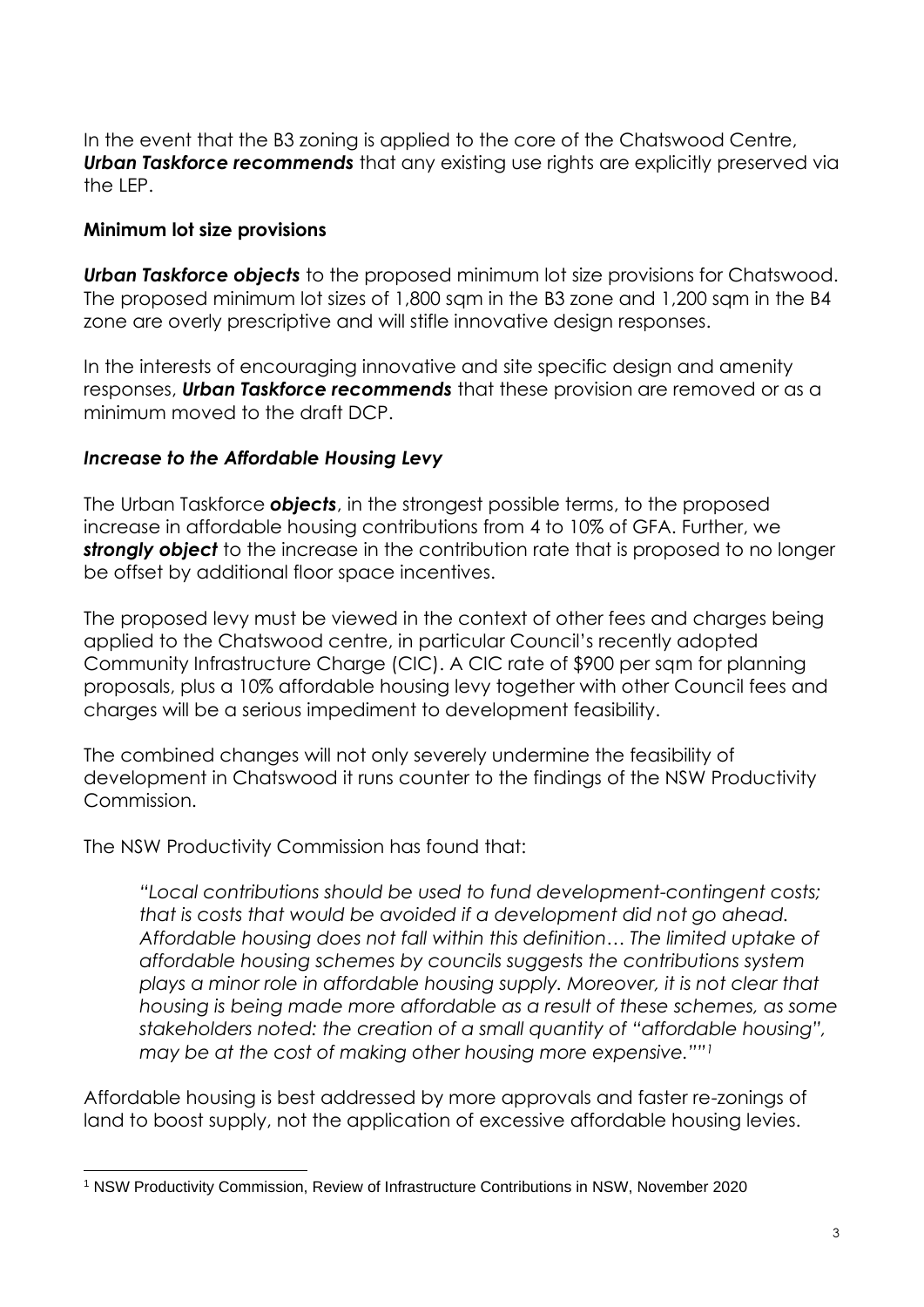Affordable housing contributions impact the ability of the planning system to increase housing supply in general. Any additional contribution affects project feasibility which leads to an impact on supply when projects do not go ahead. Affordable housing contributions actually push up the price of new homes as the price of 'market' homes is increased to off-set the cost of the affordable housing.

*Urban Taskforce recommends* that the proposed affordable housing contributions scheme not proceed and instead Council focus its efforts on processing approvals for large scale developments that contain new homes to deliver affordable housing outcomes in Willoughby.

Table 1 includes a summary of Urban Taskforce recommendations.

The Urban Taskforce would welcome the opportunity to expand on the matters raised and to provide a development industry perspective on the draft LEP as proposed.

Yours sincerely

**Tom Forrest**  Chief Executive Officer